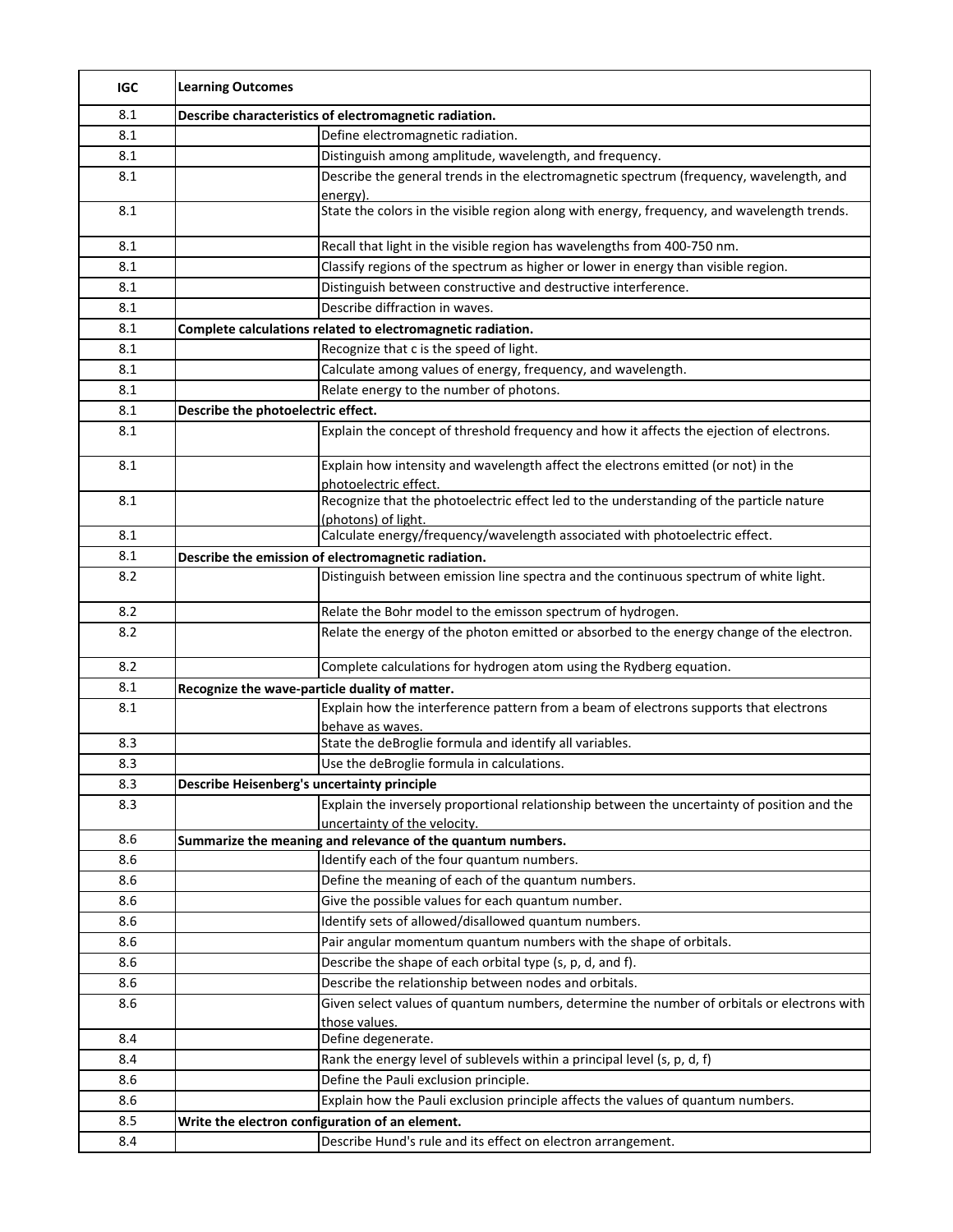| <b>IGC</b>      | <b>Learning Outcomes</b>               |                                                                                                       |
|-----------------|----------------------------------------|-------------------------------------------------------------------------------------------------------|
| 8.4             |                                        | Define aufbau principle.                                                                              |
| 8.4             |                                        | Draw orbital diagrams of neutral atoms.                                                               |
| 8.5             |                                        | Write electron configuration of neutral atoms.                                                        |
| 8.5, 9.1        |                                        | Distinguish between valence and core electrons.                                                       |
| 9.1             |                                        | Determine the number of valence electrons in an atom.                                                 |
| 8.5             |                                        | Write electron configurations for transition metals (including exceptions for d4 and d9<br>elements). |
| 8.4             |                                        | Define diamagnetic and paramagnetic.                                                                  |
| 8.4             |                                        | Determine if an element is diamagnetic or paramagnetic.                                               |
| 8.5             |                                        | Identify patterns in electron configurations based on arrangement in the periodic table.              |
| 8.5             |                                        | Relate the electron configuration of a group of elements to their arrangement in the periodic         |
|                 |                                        | table.                                                                                                |
| 8.6             |                                        | Write the quantum numbers for any electron in an atom based on its orbital diagram or                 |
|                 |                                        | electron configuration.                                                                               |
| 9.2             |                                        | Summarize periodic trends for effective nuclear charge and atomic radius.                             |
| 9.2             |                                        | Describe shielding of electrons by other electrons.                                                   |
|                 |                                        | Define effective nuclear charge.                                                                      |
| 9.2             |                                        | Identify the trends in effective nuclear charge.                                                      |
| 9.2             |                                        | Define atomic radius for atoms.                                                                       |
| 9.2             |                                        | Identify the trends in atomic radii.                                                                  |
| 9.2             |                                        | Explain the trends in atomic radii and effective nuclear charge.                                      |
| 9.2             |                                        | Estimate the value of the effective nuclear charge of an electron.                                    |
| 9.2             |                                        | Summarize periodic trends of ions and isoelectronic series.                                           |
| 9.2             |                                        | Describe the size of an ion relative to its parent atom.                                              |
| 8.6             |                                        | Define isoelectronic.                                                                                 |
| 8.6             |                                        | Identify isoelectronic species.                                                                       |
| 9.2             |                                        | Rank isoelectronic species according to size.                                                         |
| 9.3             |                                        | Summarize perioidic trends for ionization energy.                                                     |
| 9.3             |                                        | Define ionization energy.                                                                             |
| 9.3             |                                        | Write the reaction that represents the first ionization of an atom.                                   |
| 9.3             |                                        | Describe trends in first ionization energies.                                                         |
| 9.3             |                                        | Describe trends in second and successive ionization energies.                                         |
| 9.3             |                                        | Identify element based on sequence of ionization energies.                                            |
| 9.3             |                                        | Summarize periodic trends for electron affinity.                                                      |
| 9.3             |                                        | Define electron affinity.                                                                             |
| 9.3             |                                        | Write the reaction that represents the process associated with the first electron affinity.           |
| 9.3             |                                        | Describe "trends" in electron affinity values.                                                        |
| 2.3             |                                        | Summarize periodic trends for metallic character.                                                     |
| 2.6             |                                        | Define metallic character.                                                                            |
| 2.6             |                                        | Describe trends in metallic character.                                                                |
| 9.4             | Describe formation of ionic compounds. |                                                                                                       |
| 8.6             |                                        | Write the electron configuration of cations and anions.                                               |
| 9.4, 10.1, 12.6 |                                        | Distinguish among ionic, covalent, and metallic bonding.                                              |
| 10.3, 10.5      |                                        | Use electronegativity to describe properties of covalent bonds.                                       |
| 10.3            |                                        | Explain electronegativity of an element.                                                              |
| 10.3            |                                        | Describe the trends for electronegativity of elements.                                                |
| 10.5            |                                        | Relate electronegativity to bond polarity.                                                            |
| 10.5            |                                        | Categorize bonds as ionic, polar, or nonpolar.                                                        |
| 10.2-10.4       | Draw Lewis structures of compounds.    |                                                                                                       |
| 10.1            |                                        | Draw Lewis symbols of atoms.                                                                          |
| 10.2            |                                        | Draw the Lewis structure of a binary ionic compound.                                                  |
|                 |                                        |                                                                                                       |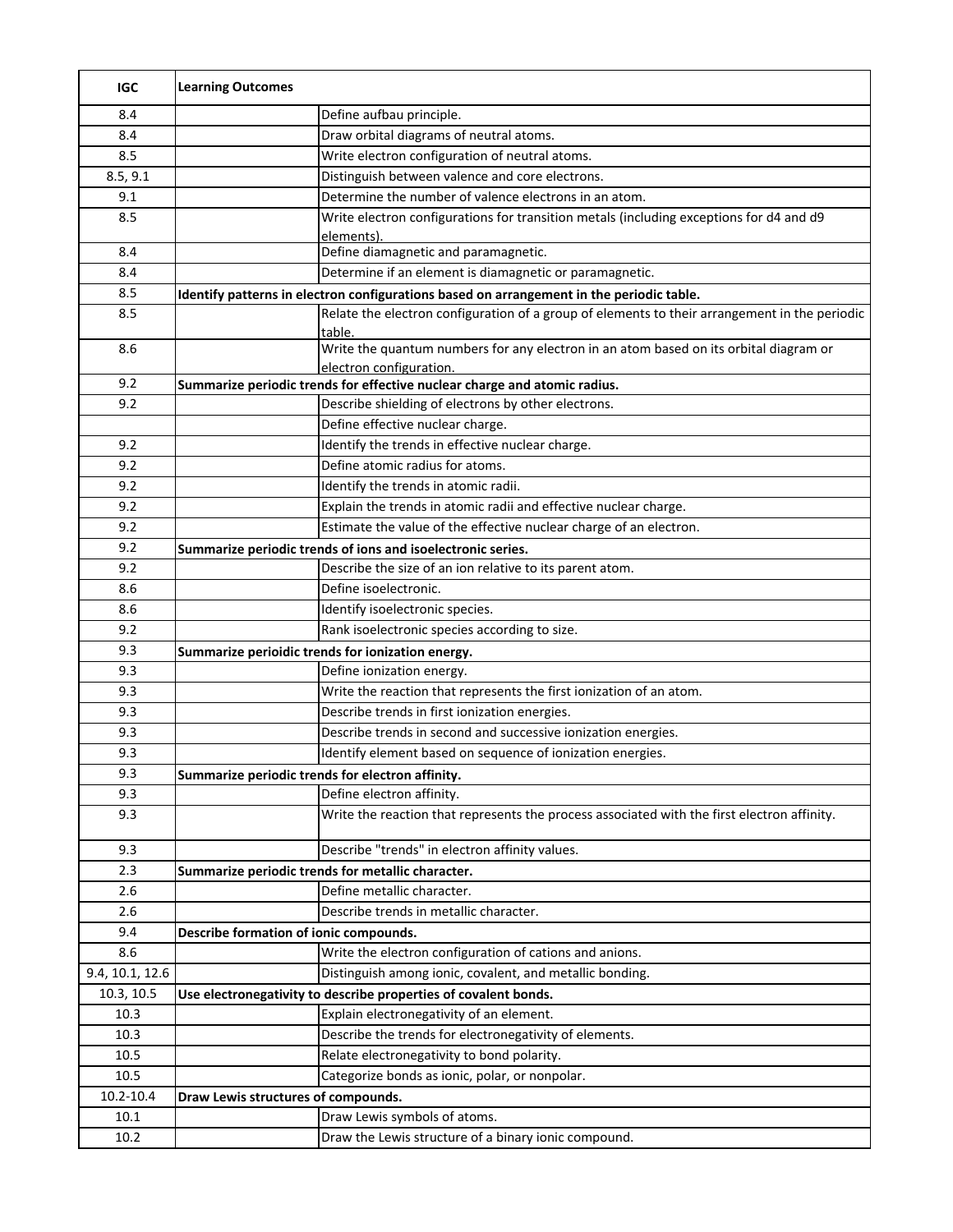| <b>IGC</b>   | <b>Learning Outcomes</b>                     |                                                                                                                                                        |
|--------------|----------------------------------------------|--------------------------------------------------------------------------------------------------------------------------------------------------------|
| 10.2         |                                              | Describe how electrons form single, double, or triple bonds.                                                                                           |
| 10.2         |                                              | Draw Lewis structures of molecules and polyatomic ions.                                                                                                |
| 10.4         |                                              | Name the three types of exceptions to the octet rule.                                                                                                  |
| 10.4         |                                              | Draw Lewis structures of compounds that violate the octet rule.                                                                                        |
| 10.3         |                                              | Define resonance.                                                                                                                                      |
| 10.3         |                                              | Identify when resonance is possible in a molecule or ion.                                                                                              |
| 10.3         |                                              | Define resonance hybrid.                                                                                                                               |
| 10.3         |                                              | Calculate formal charge of atoms in a molecule or ion.                                                                                                 |
| 10.3         |                                              | Explain the significance of formal charge values.                                                                                                      |
| 10.3         |                                              | Apply a formal charge explanation to determine the best Lewis structure for a compound.                                                                |
| 10.6         | Characterize the strength of covalent bonds. |                                                                                                                                                        |
| 10.6         |                                              | Define bond energy.                                                                                                                                    |
| 10.6         |                                              | Discuss bond strength as a function of bond length.                                                                                                    |
| 10.6         |                                              | Describe how the bond length changes from single to double to triple bond between atoms.                                                               |
| 10.6         |                                              | Calculate the unknown given bond energy values and/or the enthalpy of a reaction.                                                                      |
| 9.5          | Characterize the strength of ionic bonds.    |                                                                                                                                                        |
| 9.5          |                                              | Define lattice energy.                                                                                                                                 |
| 9.5          |                                              | Describe the lattice energy trends related to ion size and charge.                                                                                     |
| 9.5          |                                              | Describe the steps of the Born-Haber cycle.                                                                                                            |
| 11.1         |                                              | Describe the three-dimensional shape of a molecule.                                                                                                    |
| 11.1         |                                              | Describe valence shell electron pair repulsion (VSEPR) theory.                                                                                         |
| 11.1         |                                              | Recognize the electron group geometry of molecules.                                                                                                    |
| 11.1         |                                              | Determine the electron group geometry based on the Lewis structure.                                                                                    |
| 11.1         |                                              | Determine the effect of lone pairs on the geometry of a molecule.                                                                                      |
| 11.1         |                                              | Name the possible electron group and molecular geometries.                                                                                             |
| 11.1         |                                              | Identify the electron group geometry and molecular geometry based on the number of                                                                     |
| 11.1         |                                              | bonding and non-bonding groups in the Lewis structure of a molecule or ion.<br>Determine the geometries for molecules with more than one central atom. |
| 11.2         | Determine the polarity of a molecule.        |                                                                                                                                                        |
| 11.2         |                                              | Define dipole moment.                                                                                                                                  |
| 11.2         |                                              | Recognize that polarity affects solubility of molecular compounds (like dissolves like).                                                               |
|              |                                              |                                                                                                                                                        |
| 11.3         |                                              | Describe valence bond theory in terms of orbital overlap to form bonds.                                                                                |
| 11.3         | Describe hybridization of atomic orbitals.   |                                                                                                                                                        |
| 11.3         |                                              | Pair hybridization schemes with the appropriate electron group geometry.                                                                               |
| 11.3         |                                              | Compare the energy of the hybrid orbitals to the atomic orbitals from which they were<br>formed.                                                       |
| 11.3         |                                              | Use the overlap of atomic and hybrid orbitals to explain the bonding in a molecule.                                                                    |
| 11.3         |                                              | Define sigma and pi bonding according to the location of the electron density with respect to                                                          |
| 11.3         |                                              | the nuclei of the atoms in the bond.<br>List the types of orbitals which form a sigma bond.                                                            |
|              |                                              |                                                                                                                                                        |
| 11.3         |                                              | List the types of orbitals which form a pi bond.                                                                                                       |
| 11.3         |                                              | Classify covalent bonds in a molecule or polyatomic ion as sigma or pi.                                                                                |
| 11.5         |                                              | Describe molecular orbital theory for homonuclear diatomic elements or ions.                                                                           |
| 11.5<br>11.5 |                                              | Distinguish between bonding and antibonding orbitals.<br>Draw the MO diagram for homonuclear diatomics.                                                |
|              |                                              |                                                                                                                                                        |
| 11.5         |                                              | Calculate the bond order based on the MO diagram.<br>Relate the bond order to the stability of the bond.                                               |
| 11.5         |                                              |                                                                                                                                                        |
| 11.5         |                                              | Determine if a diatomic molecule is diamagnetic or paramagnetic based on the MO diagram.                                                               |